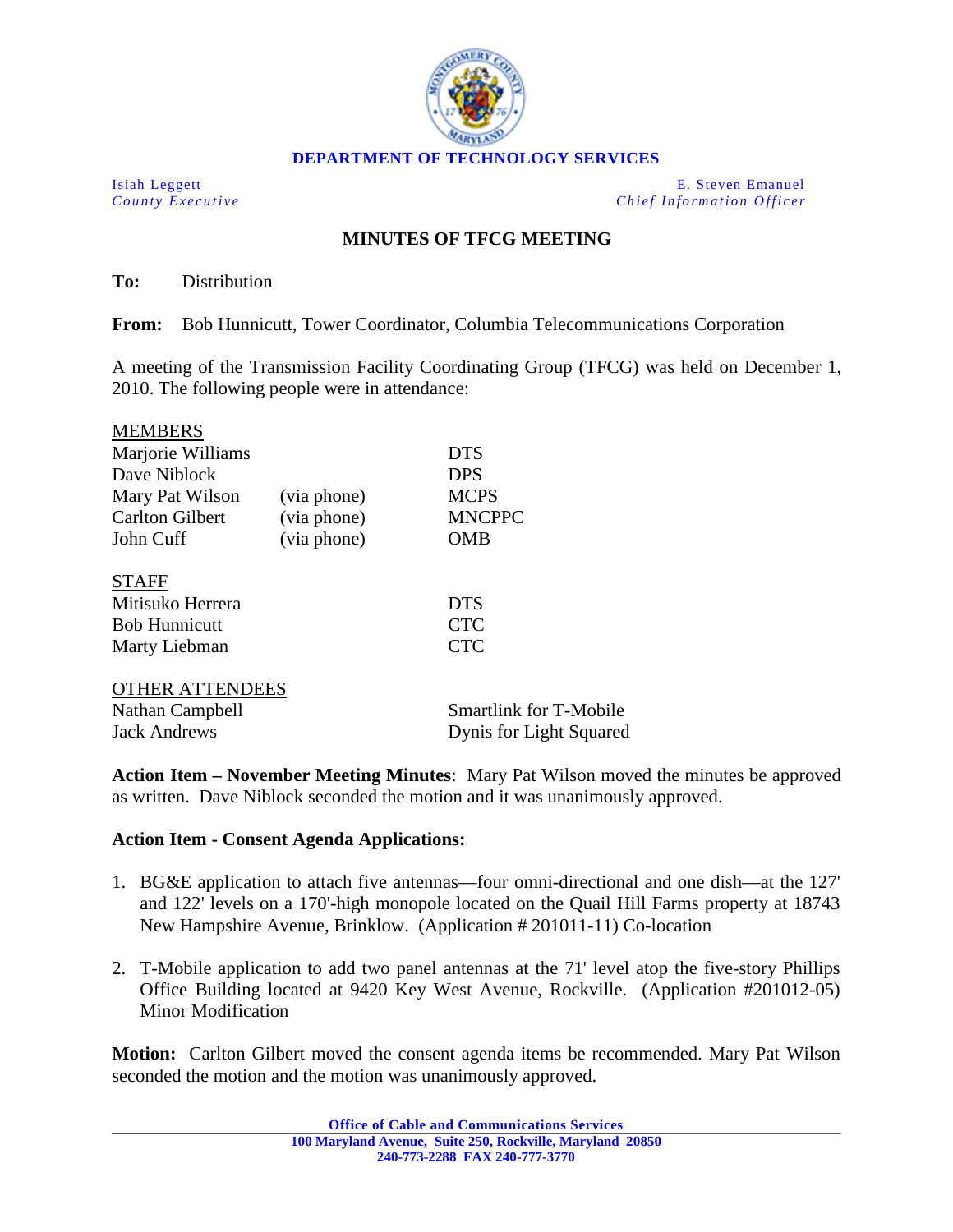Minutes of TFCG Meeting Held November 3, 2010 Page 2 of 3

## **Regular Agenda Applications**

**Action Item:** T-Mobile application to add two panel antennas at the 120' level on a 122'-high PEPCO transmission line tower located at 13622 Travilah Road in Gaithersburg. (Application # 201012-06) Minor Modification

*Conditioned on screening the equipment area at the base of the tower to meet the requirements of §59-A-6.14 of the Zoning Ordinance.*

Bob Hunnicutt summarized the application, noting the Tower Coordinator's condition. The applicant, Nathan Campbell, said that T-Mobile would not have any problem meeting that condition.

Mary Pat Wilson asked if there should have been plans submitted with the application. Mr. Hunnicutt replied that since this is an application to modify antennas at an existing site all that is required are the photos that were provided with the application.

**Motion:** Dave Niblock moved the application be recommended as conditioned. Carlton Gilbert seconded the motion and the motion was unanimously approved.

**Action Item:** T-Mobile application to add two panel antennas at the 155' level on a 310'-high lattice tower located at 2647 University Boulevard in Wheaton. (Application #201012-07) Minor Modification

*Conditioned on submission of a structural analysis report based on current standards and including all current antennas and loading on the tower to the DPS at the time of permitting with a copy to the Tower Coordinator.*

Bob Hunnicutt summarized the application, noting the Tower Coordinator's condition.

The applicant, Mr. Campbell, said T-Mobile had already ordered the structural analysis and it would be submitted with the permit application.

Mitsuko Herrera asked about the DPS review of the structural analysis reports. Mr. Niblock replied that the DPS structural engineer reviews all applications and a permit would not be issued without a review.

**Motion:** Mary Pat Wilson moved the application be recommended as conditioned. Dave Niblock seconded the motion and the motion was unanimously approved.

**Action Item:** Light Squared application to attach six panel antennas and two dish antennas at the 105' level on a 127'-high monopole on the Bethesda Country Club property located at 7601 Bradley Boulevard in Bethesda. (Application #201101-01) Co-location

Mr. Hunnicutt summarized the application, noting that the applicant is a new carrier to place facilities in the County and introduced Jack Andrews to explain Light Squared services.